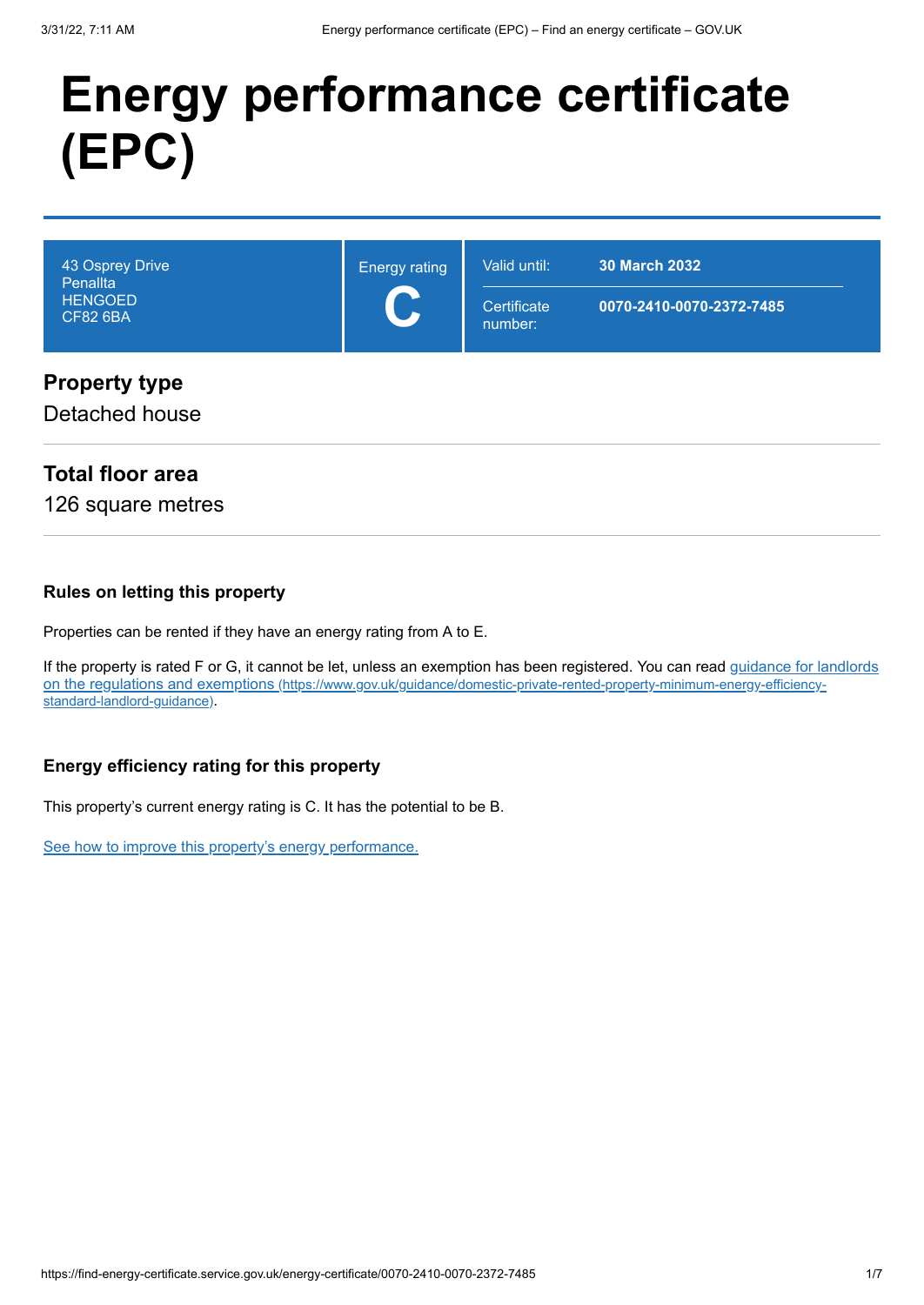| <b>Score</b> | <b>Energy rating</b> |   | <b>Current</b> | <b>Potential</b> |
|--------------|----------------------|---|----------------|------------------|
| $92 +$       | Ą                    |   |                |                  |
| 81-91        | Β                    |   |                | 88<br>B          |
| 69-80        | $\mathbf C$          |   | 78   C         |                  |
| 55-68        | ID.                  |   |                |                  |
| 39-54        | Е                    |   |                |                  |
| $21 - 38$    |                      | F |                |                  |
| $1 - 20$     |                      | G |                |                  |

The graph shows this property's current and potential energy efficiency.

Properties are given a rating from A (most efficient) to G (least efficient).

Properties are also given a score. The higher the number the lower your fuel bills are likely to be.

For properties in England and Wales:

- the average energy rating is D
- the average energy score is 60

#### **Breakdown of property's energy performance**

This section shows the energy performance for features of this property. The assessment does not consider the condition of a feature and how well it is working.

Each feature is assessed as one of the following:

- very good (most efficient)
- good
- average
- poor
- very poor (least efficient)

When the description says "assumed", it means that the feature could not be inspected and an assumption has been made based on the property's age and type.

| <b>Feature</b> | <b>Description</b>                         | Rating    |
|----------------|--------------------------------------------|-----------|
| Wall           | Cavity wall, as built, insulated (assumed) | Very good |
| Roof           | Pitched, 100 mm loft insulation            | Average   |
| Roof           | Pitched, insulated (assumed)               | Good      |

https://find-energy-certificate.service.gov.uk/energy-certificate/0070-2410-0070-2372-7485 2/7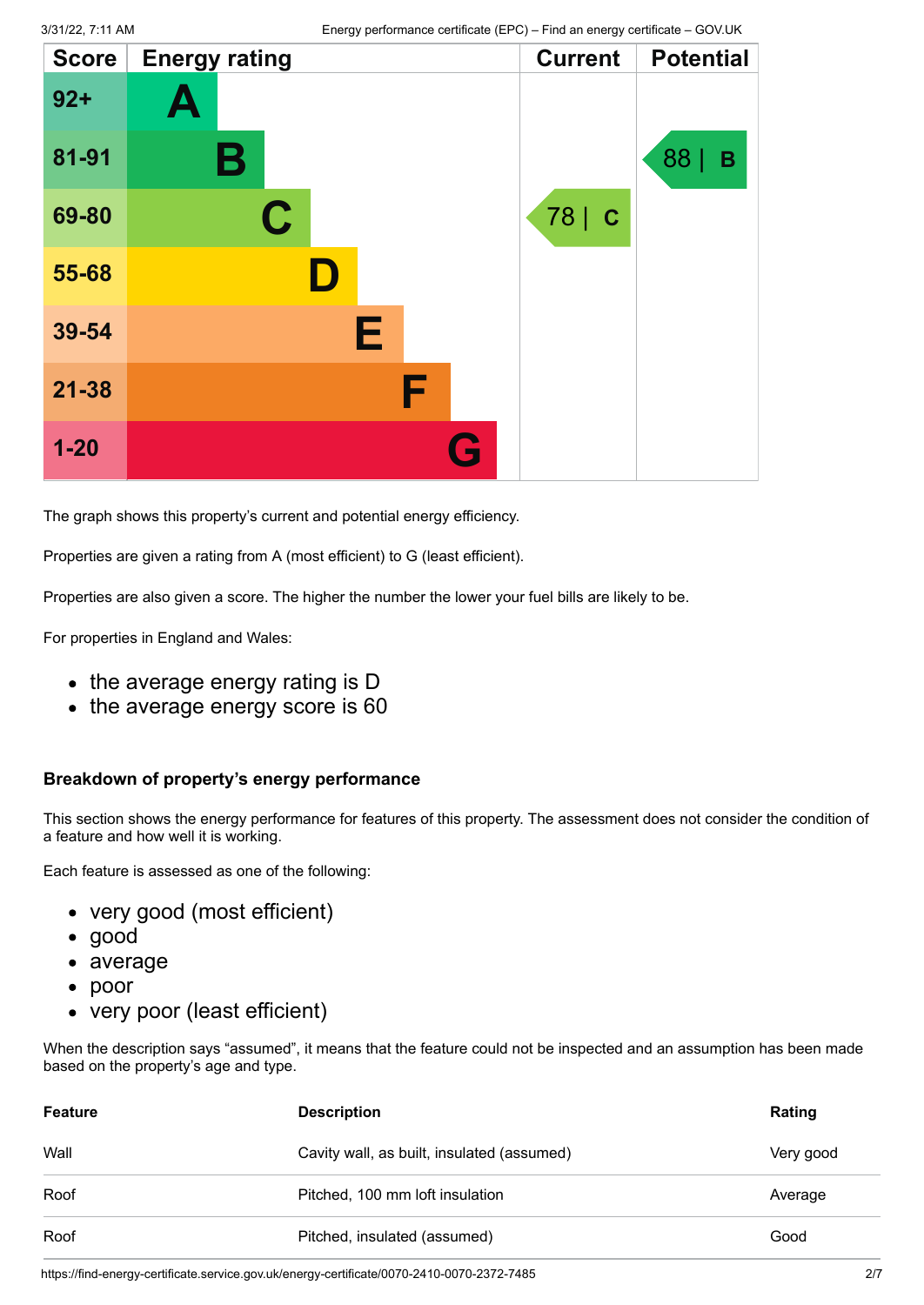3/31/22, 7:11 AM Energy performance certificate (EPC) – Find an energy certificate – GOV.UK

| <b>Feature</b>       | <b>Description</b>                       | Rating    |
|----------------------|------------------------------------------|-----------|
| Window               | Fully double glazed                      | Good      |
| Main heating         | Boiler and radiators, mains gas          | Good      |
| Main heating control | Programmer, room thermostat and TRVs     | Good      |
| Hot water            | From main system                         | Good      |
| Lighting             | Low energy lighting in all fixed outlets | Very good |
| Floor                | Solid, insulated (assumed)               | N/A       |
| Floor                | To unheated space, insulated (assumed)   | N/A       |
| Secondary heating    | None                                     | N/A       |

### **Primary energy use**

The primary energy use for this property per year is 143 kilowatt hours per square metre (kWh/m2).

#### What is primary energy use?

#### **Environmental impact of this property**

This property's current environmental impact rating is C. It has the potential to be B.

Properties are rated in a scale from A to G based on how much carbon dioxide (CO2) they produce.

Properties with an A rating produce less CO2 than G rated properties.

#### **An average household produces**

6 tonnes of CO2

#### **This property produces**

3.2 tonnes of CO2

#### **This property's potential production**

1.8 tonnes of CO2

By making the [recommended changes](#page-3-0), you could reduce this property's CO2 emissions by 1.4 tonnes per year. This will help to protect the environment.

Environmental impact ratings are based on assumptions about average occupancy and energy use. They may not reflect how energy is consumed by the people living at the property.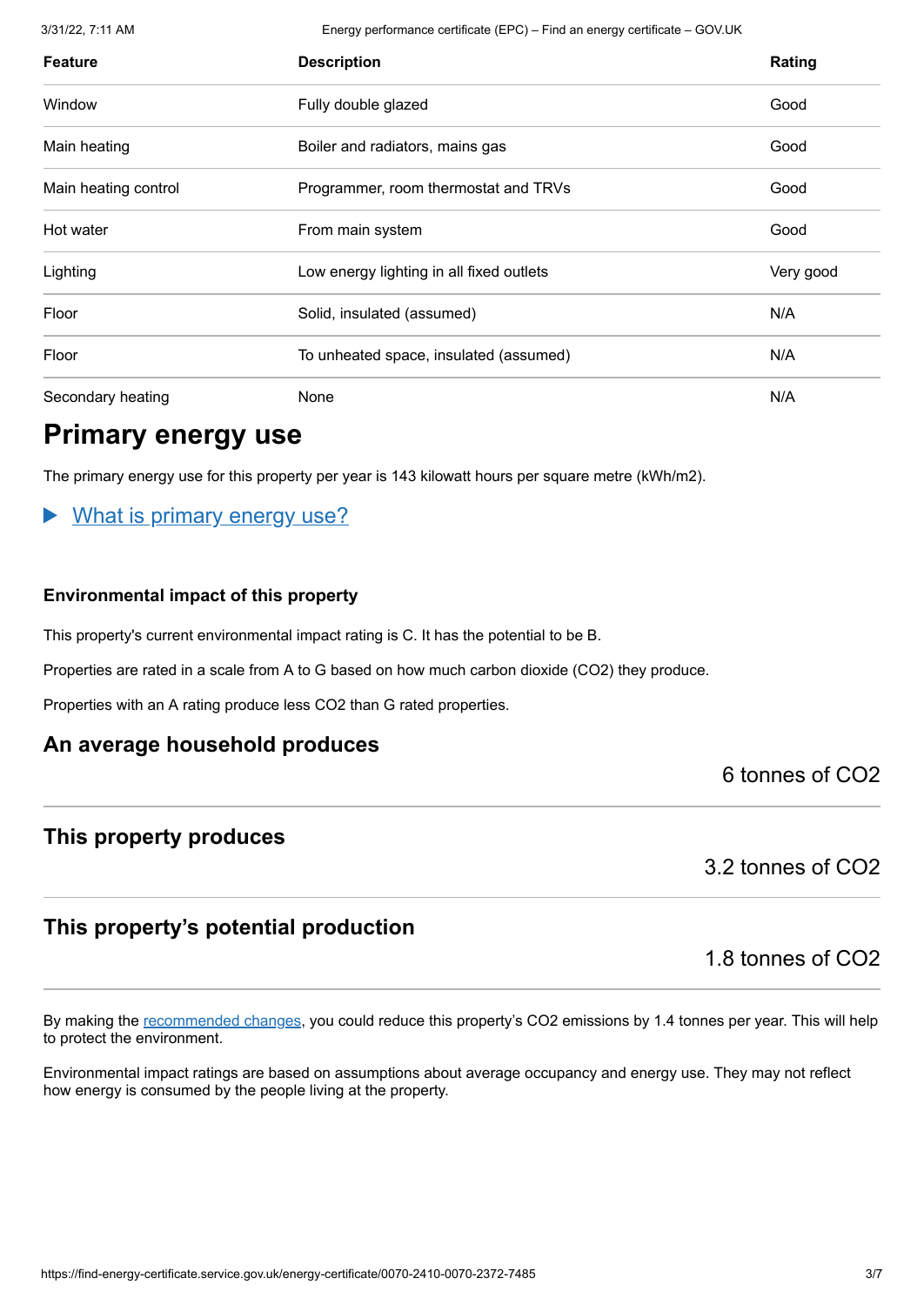#### <span id="page-3-0"></span>**How to improve this property's energy performance**

Making any of the recommended changes will improve this property's energy efficiency.

Potential energy If you make all of the recommended changes, this will improve the property's energy rating and score from C (78) to B (88).

What is an energy rating?

## **Recommendation 1: Increase loft insulation to 270 mm**

Increase loft insulation to 270 mm

**Typical installation cost**

**Typical yearly saving**

**Potential rating after carrying out recommendation 1**

| Recommendation 2: Solar water heating |                 |
|---------------------------------------|-----------------|
| Solar water heating                   |                 |
| <b>Typical installation cost</b>      |                 |
|                                       | £4,000 - £6,000 |
| <b>Typical yearly saving</b>          |                 |

**Potential rating after carrying out recommendations 1 and 2**

### **Recommendation 3: Solar photovoltaic panels, 2.5 kWp**

Solar photovoltaic panels

#### **Typical installation cost**

£3,500 - £5,500

rating

**B**

£100 - £350

£32

£42

80 | C

79 | C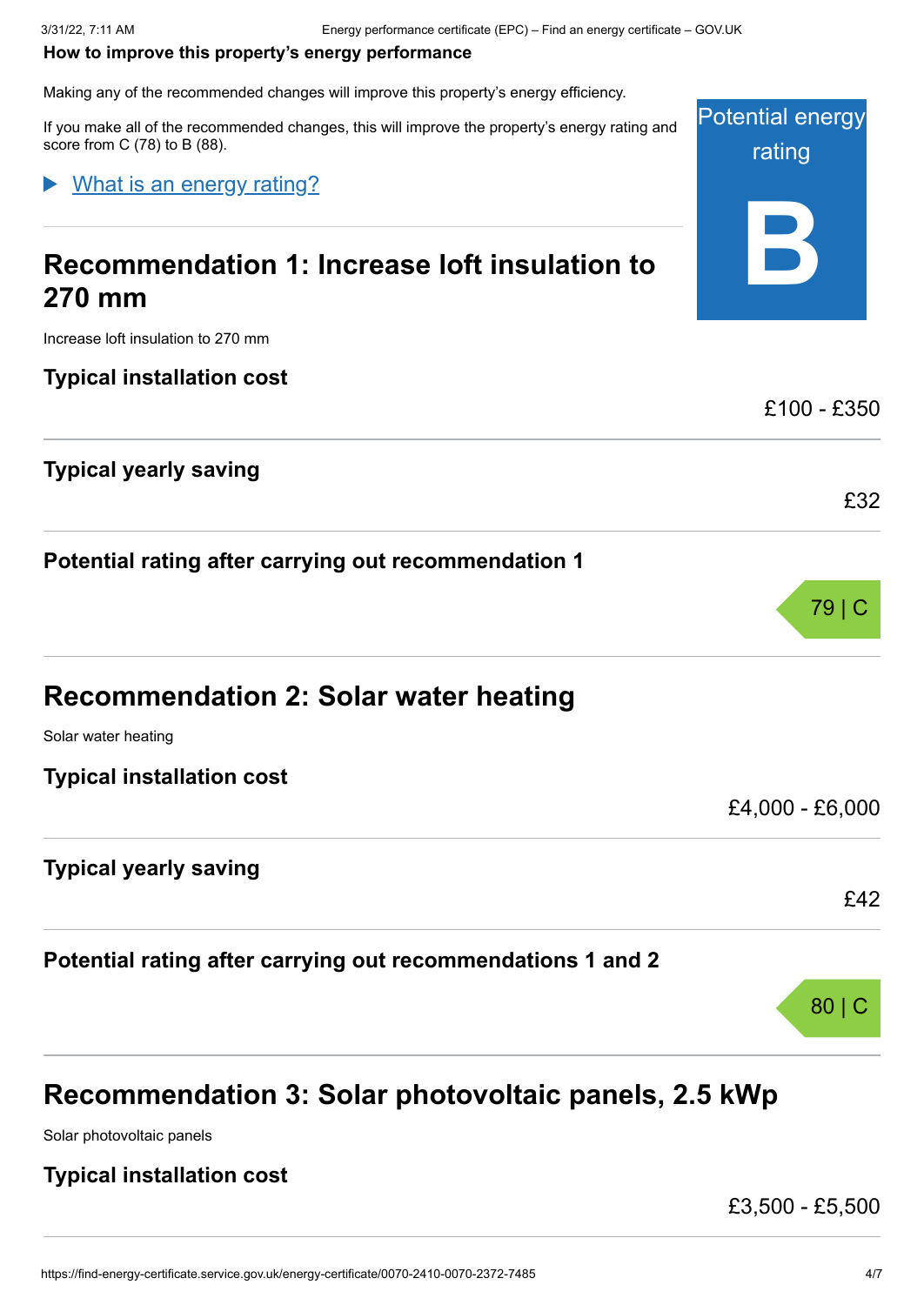£699

£74

#### **Potential rating after carrying out recommendations 1 to 3**



### **Paying for energy improvements**

[Find energy grants and ways to save energy in your home.](https://www.gov.uk/improve-energy-efficiency) (https://www.gov.uk/improve-energy-efficiency)

#### **Estimated energy use and potential savings**

#### **Estimated yearly energy cost for this property**

#### **Potential saving**

The estimated cost shows how much the average household would spend in this property for heating, lighting and hot water. It is not based on how energy is used by the people living at the property.

The estimated saving is based on making all of the recommendations in [how to improve this property's energy performance.](#page-3-0)

For advice on how to reduce your energy bills visit Simple Energy Advice [\(https://www.simpleenergyadvice.org.uk/\)](https://www.simpleenergyadvice.org.uk/).

### **Heating use in this property**

Heating a property usually makes up the majority of energy costs.

#### **Estimated energy used to heat this property**

#### **Space heating**

9021 kWh per year

#### **Water heating**

2596 kWh per year

#### **Potential energy savings by installing insulation**

#### **Type of insulation Amount of energy saved**

**Loft insulation 1988 Loft insulation 1988 1988 1998 1998 1998 1999 1999 1999 1999 1999 1999 1999 1999 1999 1999 1999 1999 1999 1999 1999 1999 1999 1999 1999 1999 199** 

You might be able to receive Renewable Heat Incentive payments [\(https://www.gov.uk/domestic-renewable-heat-incentive\)](https://www.gov.uk/domestic-renewable-heat-incentive). This will help to reduce carbon emissions by replacing your existing heating system with one that generates renewable heat. The estimated energy required for space and water heating will form the basis of the payments.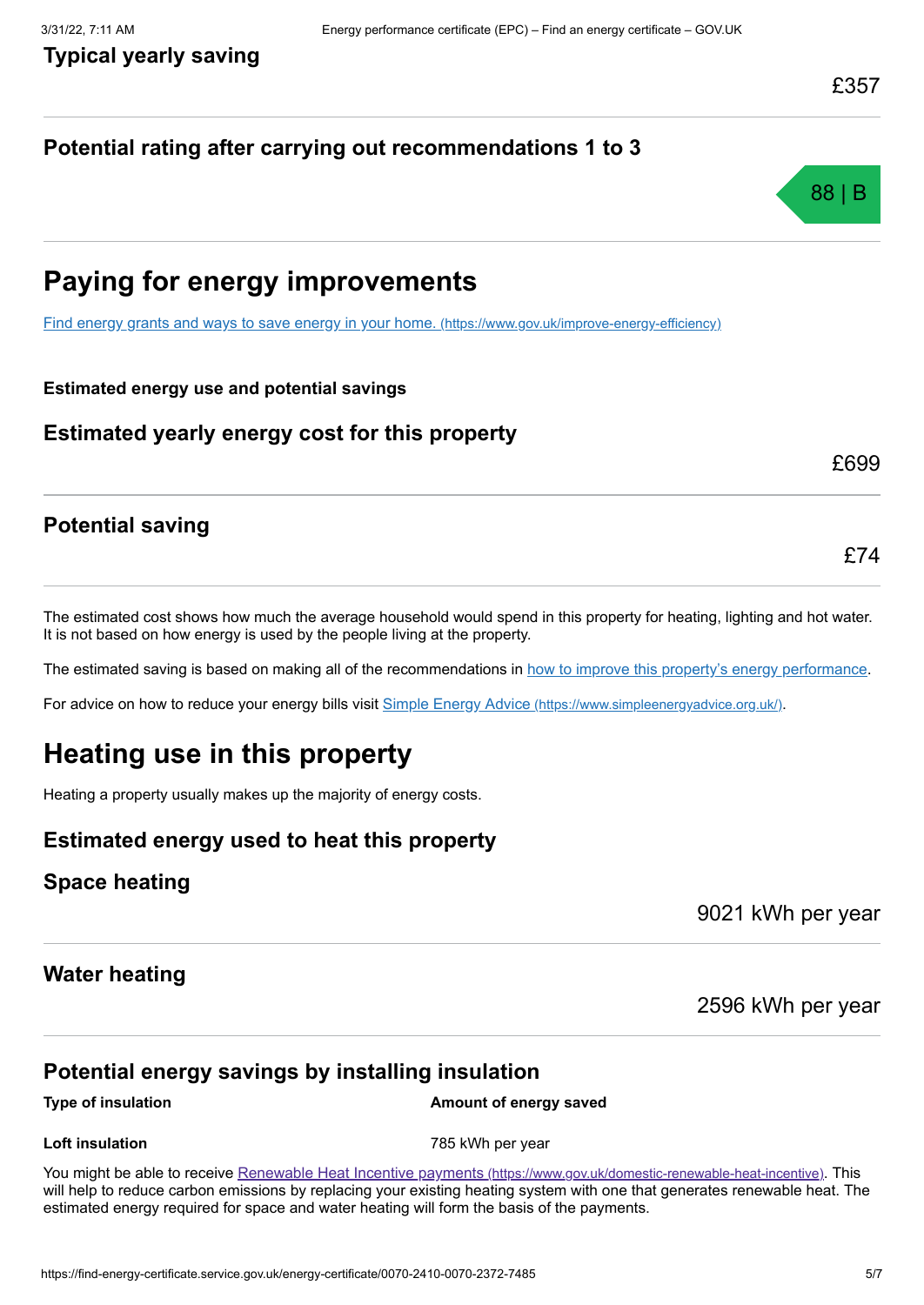#### **Contacting the assessor and accreditation scheme**

This EPC was created by a qualified energy assessor.

If you are unhappy about your property's energy assessment or certificate, you can complain to the assessor directly.

If you are still unhappy after contacting the assessor, you should contact the assessor's accreditation scheme.

Accreditation schemes are appointed by the government to ensure that assessors are qualified to carry out EPC assessments.

### **Assessor contact details**

#### **Assessor's name**

Nicholas Davies

#### **Telephone**

07727995976

#### **Email**

[nicktdavies@hotmail.com](mailto:nicktdavies@hotmail.com)

### **Accreditation scheme contact details**

### **Accreditation scheme**

Stroma Certification Ltd

#### **Assessor ID**

STRO016714

#### **Telephone**

0330 124 9660

#### **Email**

[certification@stroma.com](mailto:certification@stroma.com)

### **Assessment details**

#### **Assessor's declaration**

No related party

#### **Date of assessment**

30 March 2022